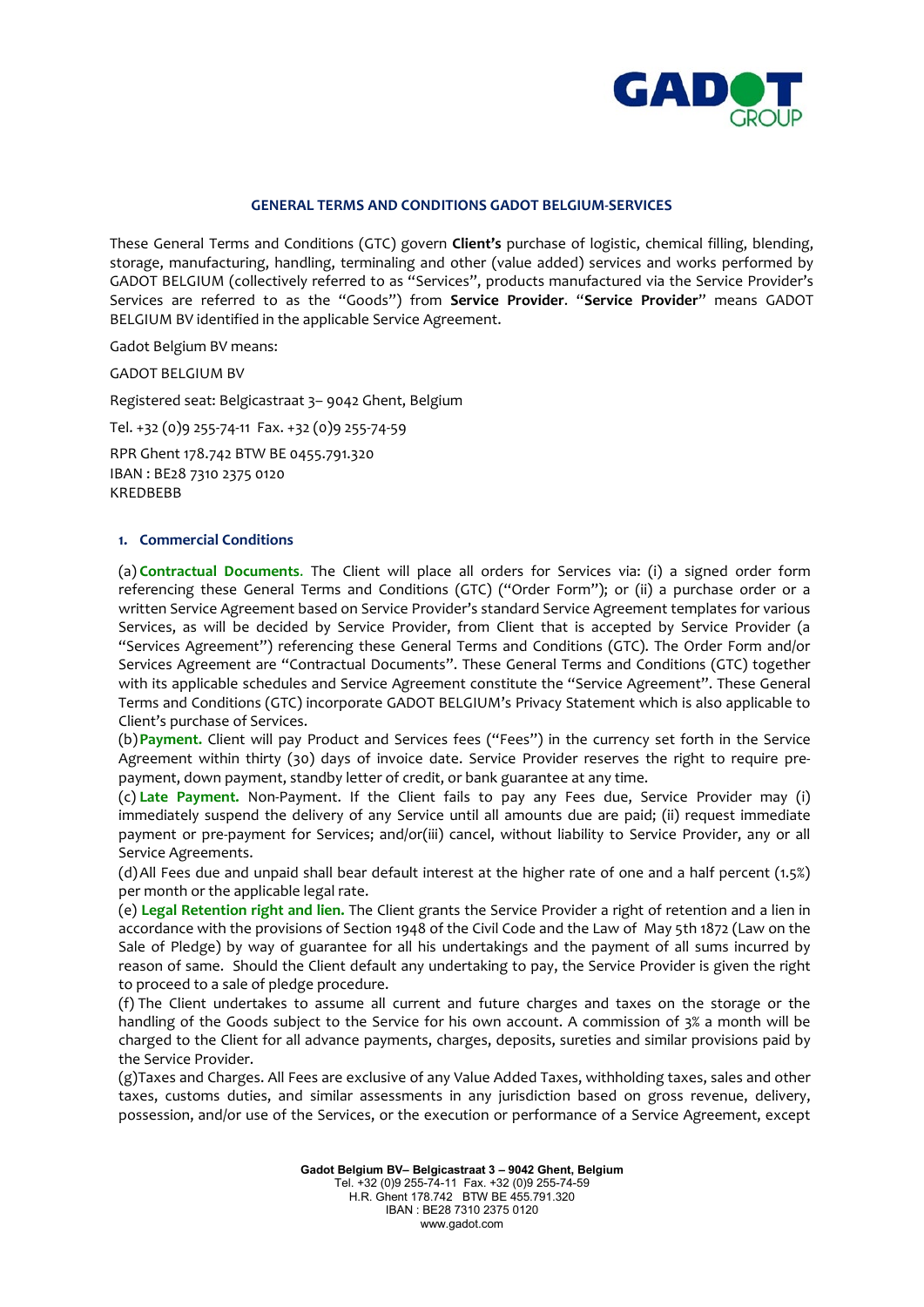

corporate taxes assessed on Service Provider. Client will pay all duties and taxes in any form such as service taxes, excise duties, VAT, GST, WHT, and similar charges and, when applicable, provide Service Provider with an appropriate certificate of exemption. Should the Fees be subject to withholding tax or any deduction, Client agrees that the payment will be increased by such an amount to ensure that Service Provider receives and retains the net fee it would have received had no such withholding or deduction been made.

(h) **Complaints.** All complaints regarding the Services must be communicated by Client to Service Provider in the following timelines:

- Non-delivery/late delivery: within 5 business days after the contractually agreed delivery date
- Defects: within maximum 30 calendar days after delivery
- All other service deficiency: within maximum 30 calendar days after execution of the service

In case the above timelines are not respected, the complaint and potential claim deriving therefrom are unconditionally and irrevocably waived by Client and the claim of Client automatically and as per law expires.

(i) **Incoterms.** Deliveries of Goods produced and/or delivered to Client are made "ex warehouses" Gadot (INCOTERMS 2020 EXW) . Transport costs, storage costs, insurance costs, etc. are not included in the Fees unless expressly mentioned. The storage of the Goods pending delivery or collection is done at the Client's sole risk.

Are further for the account of the Client: Loading on truck (carrier),Export formalities, Carriage to port of export, Unloading of truck in port of export, Loading charges in port of export, Freight to port of import, Unloading charges in port of import, Loading on truck in port of import, Carriage to place of destination, Insurance, Import customs clearance, Import taxes.

In case another Incoterm is agreed between the Client and the Service Provider, this may only be DDP or FCA.

(j) **Transfer of Risk.** The risk of loss, damage or destruction of the Goods shall transfer to the Client at the moment of delivery ex warehouse, even if the Goods are afterwards transported by Service Provider or are stored in the Service Provider warehouse after the agreed delivery date at the Client's request. If it is expressly agreed that Service Provider is handling the transport, then Service Provider will determine the mode of transportation, shipping, packaging, etcetera, unless instructed otherwise by the Client. Also in that case the risk of storage, loading, transportation and unloading remains with the Client and Service Provider cannot be held liable for that under any circumstances. If the Parties have agreed on a different delivery method this applies only to this individual agreement and not to any subsequent agreement between the Parties.

(k)**Transfer of Ownership and Acceptance of the Goods.** The delivery to Client and acceptance of the Goods by the Client entails the transfer of ownership, provided all amounts due were paid by Client prior to such delivery. For this purpose, the reception note signed by the Client will be binding upon Client. The receipt of the Goods and signing of the reception note cover the quality of the product, its storage, or its patent and latent defects.

(l) **Execution of Orders.** Service Provider reserves the right to execute orders in parts and to invoice every part separately. Any costs related hereto are completely at the Client's expense.

(m) **Delivery time.** The times of delivery and/or delivery dates are purely informative, they are therefore only indicative and not binding. Delay in the delivery of the Goods does not give the Client the right to terminate the Services Agreement at Service Provider's expense, nor does it give the Client the right to any form of compensation. In the event that such delivery times are not met by Service Provider, the Client has no right to cancel the order either wholly or in part or to return the Goods at the expense and risk of the Service Provider, or to refuse either all or part of the delivery. The Client can also not suspend its payment obligations to the Service Provider on this basis. Any event beyond the Service Provider's will or control or which impedes the Service Provider to fulfil its obligations will be considered as a case of force majeure, such as accidents, incidents, war and its consequences, bad weather conditions, breakdowns at Service Provider's supplier(s) or subcontractor(s) plant(s), difficulties in transport, etc…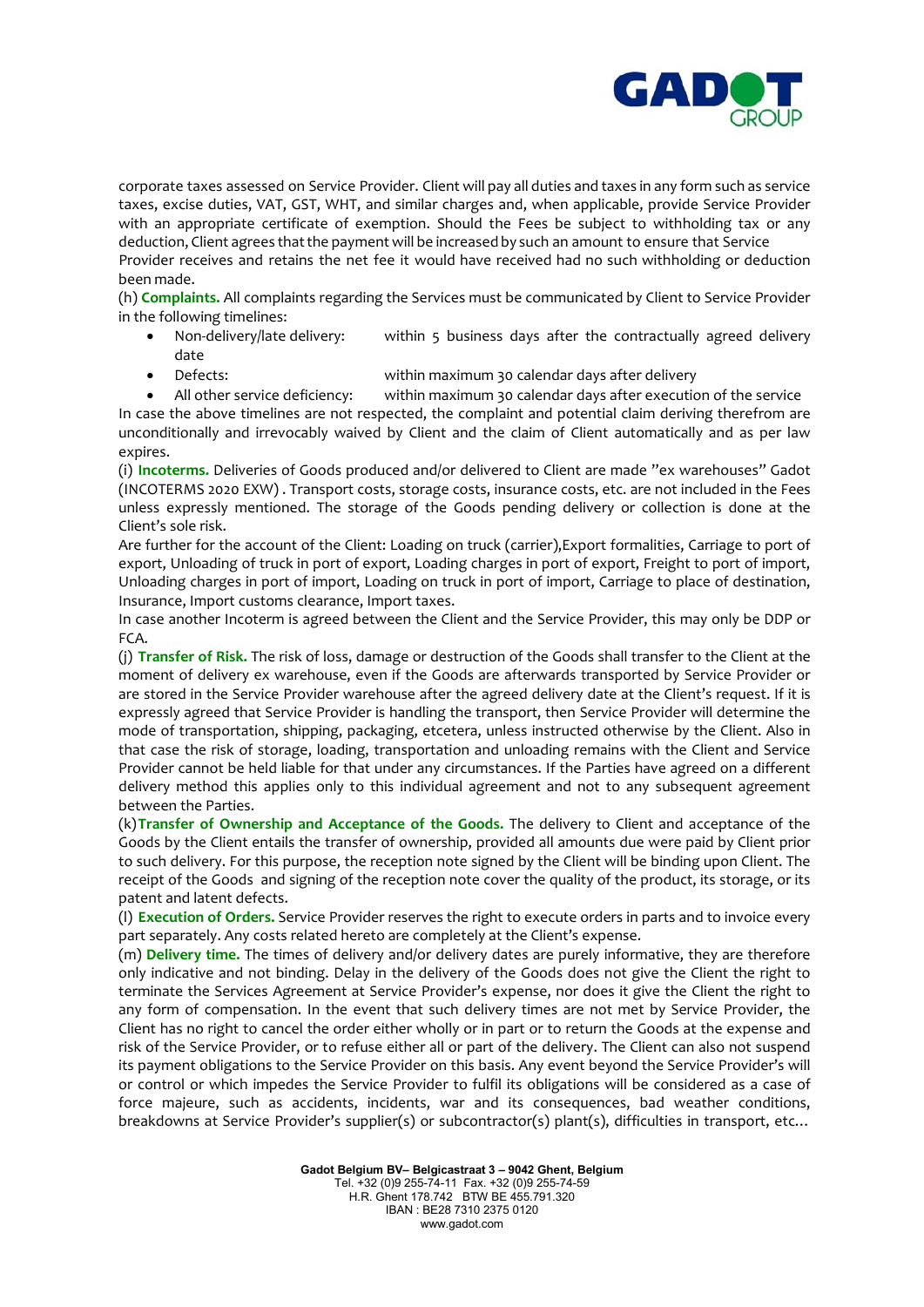

which occur at Service Provider's or at Service Provider's supplier's or (sub)contractors.

**(n) Modifications.** Modifications to an order at the Client's request automatically cancel the initially proposed estimated times of delivery.

(o) **Refusal of Goods.** If the Client refuses to accept or receive the ordered Goods, Service Provider has the choice between (a) the execution in kind, in particular to force the Client to accept the delivery, or (b) a penalty compensation of 20% of the agreed Fees for non-execution and termination of the Services Agreement at the Client's expense, without prejudice to its right to recover the actual damages.

(p) **Transport.** The Goods travel at the Client's risk, even if the transport is paid by Service Provider. The Client is obliged to insure these risks. If the Client is not present at the agreed delivery address and time, thereby making the delivery is impossible, then the costs for a second delivery will where appropriate additionally be charged and will be payable on the expiry date of the principal amount of the invoice issued by Service Provider for the delivery of the Goods.

(q) **Protest of invoices.** Protest of invoices of Service Provider must be motivated in writing by registered mail and must reach us within 8 days after the invoice date. In order to be validly made, each complaint with regard to advance payments, payments and invoices must be done by Client via registered letter to Client's registered seat within 8 calendar days as from receipt of the invoice. The date of invoice is irrevocably deemed to be the date of sending of the invoice. Payment of the invoice without any objection within the contractual term is always and without any exception deemed to be irrefutable proof of the executed supplies of Goods. The recording of the invoice in Service Provider's accounting and/or in Service Provider's VAT declaration constitutes irrefutable proof of the sending of the invoice or order.

(r) **Guarantee.** Service Provider does not provide any other guarantee than those expressly stated in these Conditions. The guarantee of Service Provider is limited to those obtained by Service Provider from its own supplier(s) or (sub)contractor(s). The Goods however may not be treated or processed by Client. The possible guarantee of the relevant supplier or (sub)contractor does however not extend to:-physical damages, consecutive or consequential damages, immaterial damages or commercial damages caused to the Client or to third parties;-wrong or incorrect use, treatment or processing of the Goods, -damages caused by force majeure or unforeseen circumstances;-use or alteration of the Goods which do not conform with Service Provider's instructions;-willful misconduct or express fault of Client or the user of the Goods;-damages one by humidity or freezing temperatures;

# **2. Disclaimer of Warranties**

EXCEPT AS EXPRESSLY SET FORTH HEREIN OR IN THE APPLICABLE CONTRACTUAL DOCUMENTS, ALL WARRANTIES, CONDITIONS, REPRESENTATIONS, AND GUARANTEES WITH RESPECT TO THE SERVICES, WHETHER EXPRESS, IMPLIED, ARISING BY LAW, CUSTOM, PRIOR ORAL OR WRITTEN STATEMENTS BY SERVICE PROVIDER OR OTHERWISE (INCLUDING, BUT NOT LIMITED TO ANY WARRANTY OF CONDITION OR OF MERCHANTABILITY, SATISFACTORY QUALITY, FITNESS FOR PARTICULAR PURPOSE, TITLE AND NON-INFRINGEMENT) ARE HEREBY OVERRIDDEN, EXCLUDED, AND DISCLAIMED TO THE MAXIMUM EXTENT PERMITTED BY APPLICABLE LAW.

# **3. Liability**

The Client accepts full liability for all harm, both direct and indirect, including loss of profits, that may be the consequence of any non-compliance by the Client with any obligation or undertaking provided for by law and/or by these General Terms and Conditions (GTC) and the Service Agreement.

The Client must also hold the Service Provider harmless and indemnified for and against all claims that may be made by third parties by reason of losses, damages, physical injury, or in any other form whatsoever against the Service Provider in consequence of any breach by the Client of any Service Agreement or legal obligation.

The Client is jointly and severally liable with and for the actions, inactions, errors and omissions all third parties contracted by Client for all damages and losses, whether direct or indirect, caused by any reason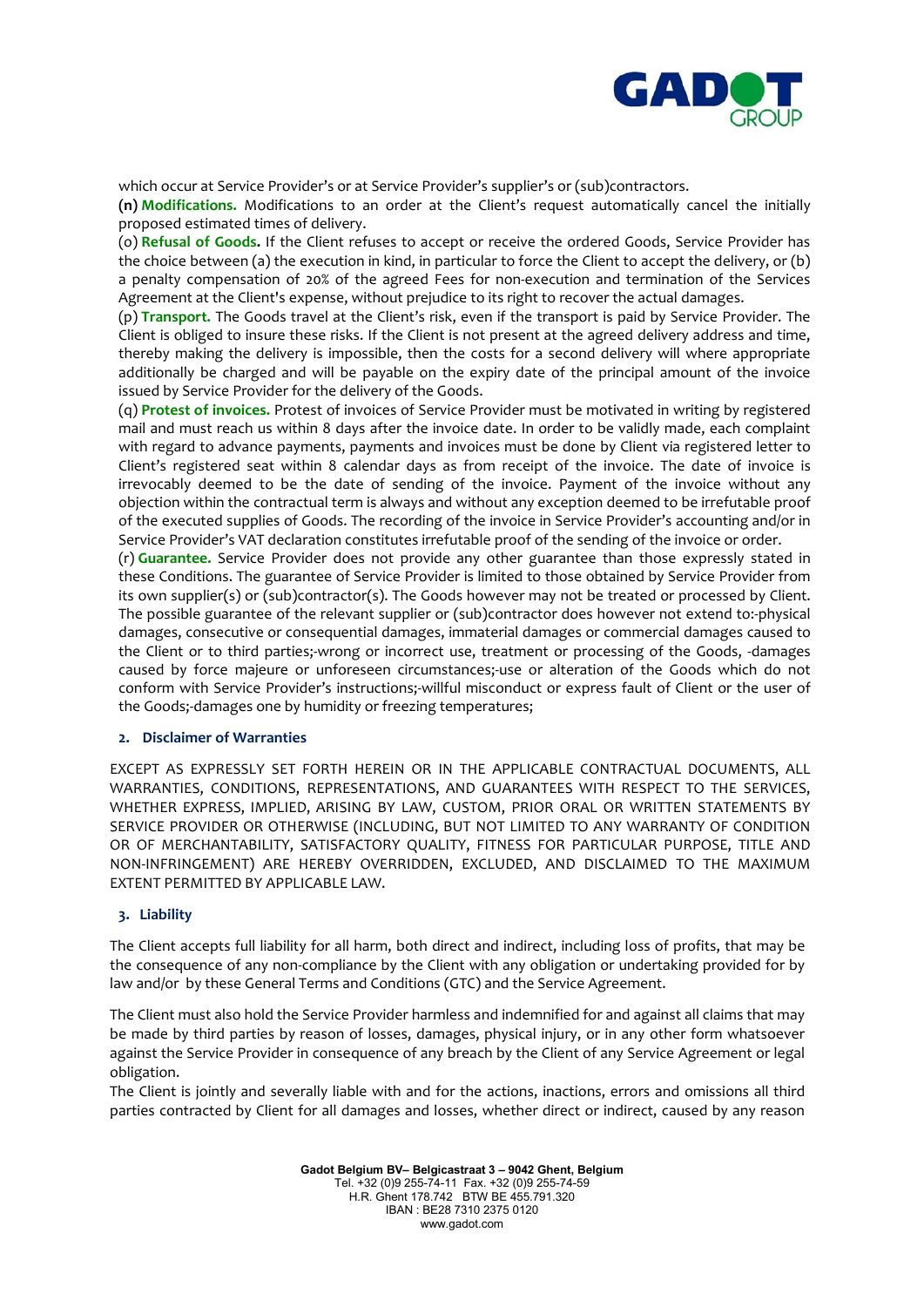

whatsoever to the latter, and which might be caused by the Client and such third parties.

## **4. Limitation of Liability**

SERVICE PROVIDER NOR ITS AFFILIATES, LICENSORS, OR SERVICE PROVIDERS SHALL, UNDER ANY CIRCUMSTANCES, HAVE ANY LIABILITY TO THE Client FOR ANY INDIRECT, RELIANCE, INCIDENTAL, PUNITIVE, EXEMPLARY, SPECIAL OR CONSEQUENTIAL DAMAGES WHATSOEVER, INCLUDING BUT NOT LIMITED TO LOSS OF REVENUE OR PROFITS, LOST OR DAMAGED DATA, SERVICE DOWNTIME, CHANGE IN IP ADDRESS, BUSINESS INTERRUPTION, REPLACEMENT OR RECOVERY COSTS OR OTHER COMMERCIAL OR ECONOMIC LOSS, EVEN IF THE Client WAS ADVISEDOF THE POSSIBILITY OF SUCH DAMAGES, WHETHER FORESEEABLE OR UNFORESEEABLE, AND WHETHER ARISING OUT OF BREACH OR FAILURE OF AN EXPRESS OR IMPLIED WARRANTY, BREACH OF SERVICE AGREEMENT, MISREPRESENTATION, NEGLIGENCE, STRICT LIABILITY INTORT, OR OTHERWISE.

IN NO EVENT WILL THE AGGREGATE LIABILITY OF SERVICE PROVIDER AND ITS AFFILIATES AND LICENSORS FOR ANY AND ALL CLAIMS, ACTIONS OR PROCEEDINGS BASED ON BREACH OR REPUDIATION OF SERVICE AGREEMENT, BREACH OF WARRANTY, NEGLIGENCE, TORT, STATUTORY DUTY, OR OTHERWISE ARISING OUT OF OR IN CONNECTION WITH A SERVICE AGREEMENT EXCEED THE TOTAL AMOUNT ACTUALLY PAID BY Client FOR THE SPECIFIC SERVICE THAT DIRECTLY CAUSED THE DAMAGE IN THE TWELVE (12) MONTH PERIOD IMMEDIATELY PRECEDING THE CLAIM.

The liability of Service Provider is in any case limited to compensation for foreseeable, direct and property damage. Service Provider cannot be held liable for unforeseeable, non-property, intangible, indirect, or consequential damage, or loss of use or loss of profit suffered by the Client or third parties. The Client is bound to regularly test the quality of the Goods and when defects are noticed, the processing of the Goods should not be started up or is to be stopped immediately.

If a delivery of Goods is only partially compliant or defective, only the alleged defective or non-compliant part or portion should be returned, and in no case the entire Order. In the case of delivery of defective portion or part of the Goods the responsibility of Service Provider is limited to the free replacement of that portion or part of the Goods. Service Provider can never be held liable for any damages that might be caused by the Goods supplied, when these have been put in production or operation by the Buyer or processed by the Buyer or by any other third party who bought, used or processed them from or on behalf of the Buyer. The Service Provider can furthermore not be held liable by the Client for harm to Goods that should be the object of Goods Insurance.

The Service Provider can furthermore not be held liable by the Client for harm to Goods that should be the object of Goods Insurance.

Should the contractual or extra-contractual liability of the Service Provider be proven, the liability of Service Provider for loss or damages to Goods subject to the Services is limited to damages or losses caused by an operational fault of Service Provider (no all-risk property liability!) € 500.00 per ton of lost or damaged Goods and may in no case exceed more than € 250,000.00 per loss. The amount that the Client receives in the context of this limited liability may, however, not be more that his proportional share of the various claims that may arise from a single loss, and such as this might be claimed by the Client or together with other Clients.

Service Provider is in any event (but not limited to the below cases) relieved of all liability for the following, whereby this list is by no means exhaustive :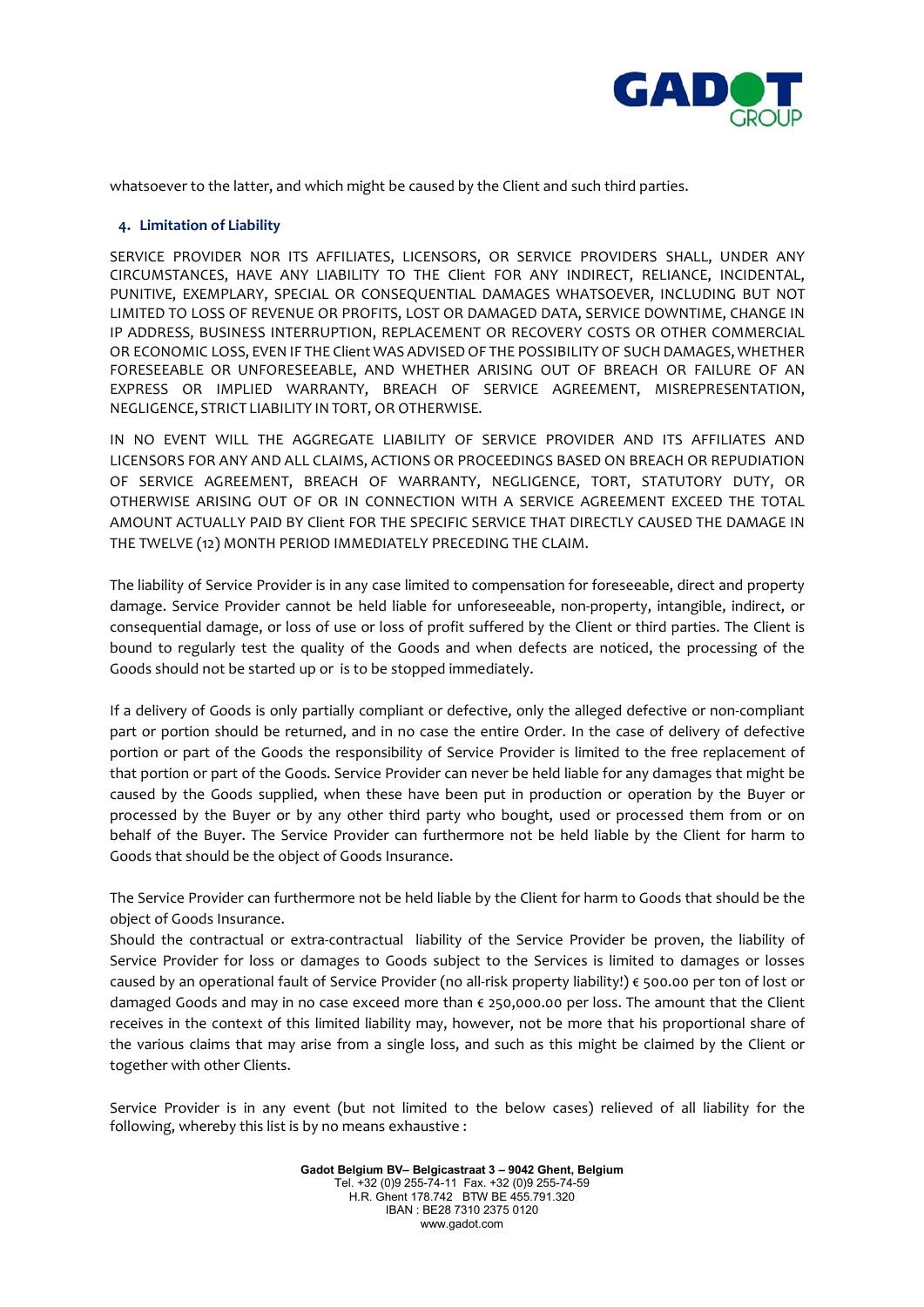

- indirect, consequential and non-property damages or losses, including third party claims, such as among other things waiting times, demurrage, business losses, etc.;
- Penalties, damages or losses for late performance of delivery of Services or Goods
- all losses before and after the period the Service Provider has the Goods in its care;
- force majeure;
- third party error:
- concealment or false declaration by the Client or third parties;
- damage to the Goods covered by the Goods insurance as set out in Article 9 (Goods Insurance);

*Gadot will have no liability for Shrinkage Allowance which is defined as follows: any loss of Goods or Product which is less than half a percent (0,5%) of the total quantity received from Customer by Gadot per year as well as any loss of Product due to evaporation, shrinkage, line loss or clingage and/or line flushings.*

# **5. All-risk Property Insurance for Goods delivered to or manufactured by Service Provider**

The Client undertakes to cause the Goods and his liabilities pursuant to these General Terms and Conditions (GTC) to be insured against all risks ("Goods Insurance") with waiver of recourse by the insurer and the Client himself against the Service Provider except in case of damages or losses caused by the operational fault of the Service Provider. The Client undertakes to submit the relevant insurance certificates to the Service Provider prior to delivery of the Goods subject to the Services at the premises of Service Provider. All deductibles and exclusions of the Goods Insurance shall be for the sole account of Client.

## **6. Force Majeure**

1. **Definition**. "Force Majeure" means the occurrence of an event or circumstance ("Force Majeure Event") that prevents or impedes a party from performing one or more of its contractual obligations under the contract, if and to the extent that the party affected by the impediment ("the Affected Party") proves: a) that such impediment is beyond its reasonable control; and b) that it could not reasonably have been foreseen at the time of the conclusion of the contract; and c) that the effects of the impediment could not reasonably have been avoided or overcome by the Affected Party.

2. **Non-performance by third parties.** Where a contracting party fails to perform one or more of its contractual obligations because of default by a third party whom it has engaged to perform the whole or part of the contract, the contracting party may invoke Force Majeure only to the extent that the requirements under paragraph 1 of this Clause are established both for the contracting party and for the third party.

3. **Presumed Force Majeure Events.** In the absence of proof to the contrary, the following events affecting a party shall be presumed to fulfil conditions (a) and (b) under paragraph 1 of this Clause, and the Affected Party only needs to prove that condition  $(c)$  of paragraph 1 is satisfied:

a) war (whether declared or not), hostilities, invasion, act of foreign enemies, extensive military mobilisation; b) civil war, riot, rebellion and revolution, military or usurped power, insurrection, act of terrorism, sabotage or piracy;

c) currency and trade restriction, embargo, sanction; d) act of authority whether lawful or unlawful, compliance with any law or governmental order, expropriation, seizure of works, requisition, nationalisation; e) plague, pandemic, epidemic, disease, natural disaster or extreme natural event, earthquake; f) government measures or decisions, explosion, fire, destruction of equipment, measures of government in general, late delivery, third party strikes, bankruptcies of third parties, labor shortage, fuel shortage, destruction of facilities or parts of same prolonged break-down of transport, telecommunication, information system or energy; g) general labour disturbance such as boycott, strike and lock-out, go-slow, occupation of factories and premises. ; h) destruction of the storage facilities or parts of same, loss of certification, permits, authorizations to operate equipment, tanks or the plant,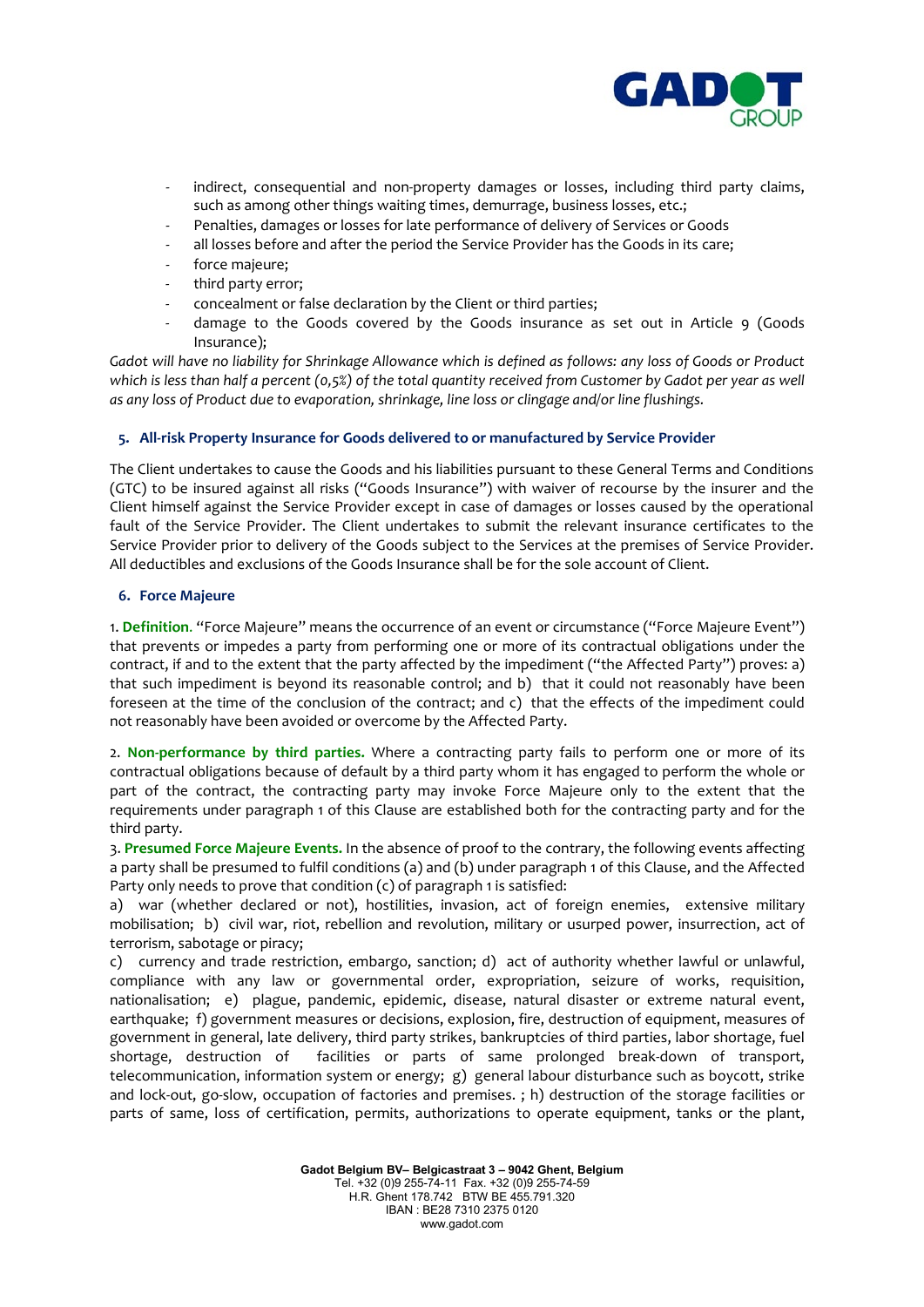

unsafe situations occurring that endanger the safe and professional operation of the plan, equipment, tanks and/or that endanger business continuity.

4. **Notification.** The Affected Party shall give notice of the event without delay to the other party.

5. **Consequences of Force Majeure.** A party successfully invoking this Clause is relieved from its duty to perform its obligations under the Agreement and from any liability in damages or from any other contractual remedy for breach of contract, from the time at which the impediment causes inability to perform, provided that the notice thereof is given without delay. If notice thereof is not given without delay, the relief is effective from the time at which notice thereof reaches the other party. The other party may suspend the performance of its obligations, if applicable, from the date of the notice. Service Provider shall be excused from performance or punctual performance for so long as the cause of prevention or delay continues.

Every form of force majeure releases Service Provider from its liability.

6. **Temporary impediment.** Where the effect of the impediment or event invoked is temporary, the consequences set out under paragraph 5 above shall apply only as long as the impediment invoked prevents performance by the Affected Party of its contractual obligations. The Affected Party must notify the other party as soon as the impediment ceases to impede performance of its contractual obligations.

7. **Duty to mitigate.** The Affected Party is under an obligation to take all reasonable measures to limit the effect of the event invoked upon performance of the contract.

8. **Agreement termination.** Where the duration of the impediment invoked has the effect of substantially depriving the contracting parties of what they were reasonably entitled to expect under the contract, either party has the right to terminate the contract by notification within a reasonable period to the other party. Unless otherwise agreed, the parties expressly agree that the contract may be terminated by either party if the duration of the impediment exceeds 30 days.

9. **Unjust enrichment.** Where paragraph 8 above applies and where the Client has, by reason of anything done by Gadot in the performance of the contract, derived a benefit before the termination of the contract, the Client deriving such a benefit shall pay to Gadot a sum of money equivalent to the value of such benefit.

10. A party to a contract is bound to perform its contractual duties even if events have rendered performance more onerous than could reasonably have been anticipated at the time of the conclusion of the contract.

11. Notwithstanding paragraph 11 of this Clause, where a party to a contract proves that:

a) the continued performance of its contractual duties has become excessively onerous due to an event beyond its reasonable control which it could not reasonably have been expected to have taken into account at the time of the conclusion of the contract; and that

b) it could not reasonably have avoided or overcome the event or its consequences, the parties are bound, within a reasonable time of the invocation of this Clause, to negotiate alternative contractual terms which reasonably allow to overcome the consequences of the event.

Where paragraph 11 of this Clause applies, but where the parties have been unable to agree alternative contractual terms as provided in that paragraph, the party invoking this Clause is entitled to terminate the contract with a 90 days' notice period, but cannot request adaptation by the judge or arbitrator without the agreement of the other party.

# **7. Confidential Information**

**"**Confidential Information" means all information disclosed by either party (as "Discloser") directly or indirectly in any form such as written, oral or visual, in machine-readable or other tangible form, relating to its business. Confidential Information includes but is not limited to patents, trade secrets, research and development plans, current and future products, product pricing, Clients lists, markets, business plans,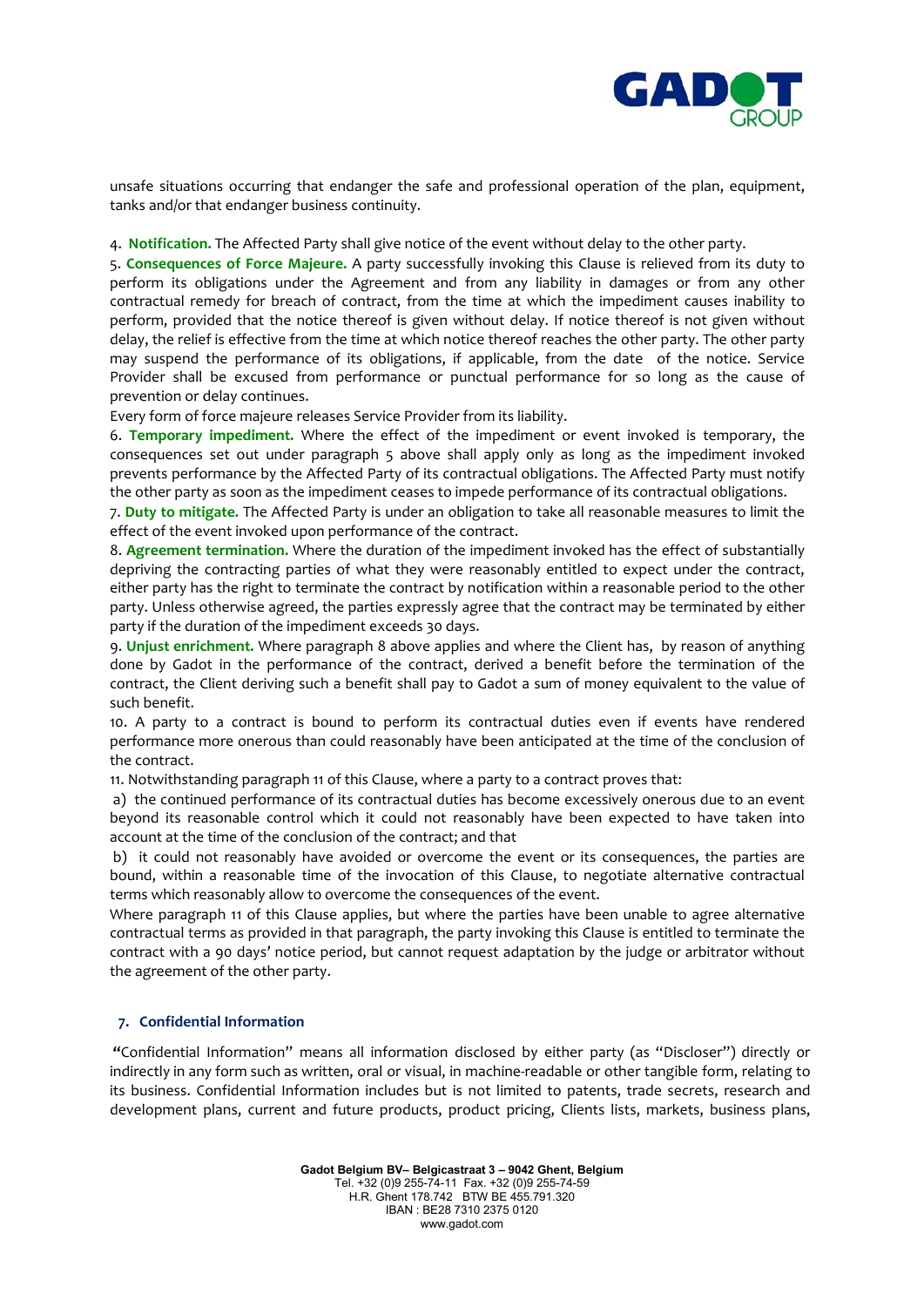

financial data, contractual terms, documentation, records, studies, reports, know-how, test results, software, and software source code. Excluded are information: (a) known to Recipient before receiving it from discloser; (b) independently developed by Recipient without use of or reference to any Confidential Information of Discloser; (c) acquired by Recipient from another source not otherwise subject to confidentiality obligations; or (d) in the public domain through no fault or action of Recipient.

**Protection of Confidential Information.** Recipient shall use no less than reasonable means to prevent the disclosure and to protect the confidentiality of the Confidential Information of Discloser. Recipient shall not knowingly disclose Confidential Information to any third party, except on a need-to-know basis and for purposes of a Service Agreement, and under confidentiality obligations at least as restrictive as contained herein. Each party may disclose Confidential Information to its Affiliates in the administration or performance of a Service Agreement. While maintaining the confidentiality of Client's Confidential Information, Client permits Service Provider to gather and use Services usage data for business intelligence purposes, including for Service Provider to develop new features or functionalities that will benefit users of the Services.

**Required Disclosure.** If Recipient is required by law to disclose Discloser's Confidential Information or the terms of a Service Agreement other than as permitted under this Section, Recipient will give prompt written notice to Discloser before making the disclosure, unless prevented by the legal or administrative process, and will reasonably assist the Discloser to obtain when available an order protecting the Confidential Information from public disclosure.

**Remedies.** Recipient acknowledges that any actual or threatened breach of this Section may cause irreparable, non-monetary injury to the Discloser. Accordingly, the Discloser is entitled to seek injunctive relief in addition to all remedies available at law and/or in equity, to prevent or mitigate any breaches of these General Terms and Conditions (GTC) or any Service Agreement, or any damages that may otherwise result from those breaches.

# **8. Data Protection**

Service Provider and its affiliates may collect, use, process, transfer, and store Personal Data in the form and manner described in GADOT BELGIUM's Privacy Statement and GDPR Readiness Statement.

**Provider as Data Controller**: Service Provider may collect certain personal or personally identifiable information, such as name, e-mail, phone number, postal address, IP address, position and other related information ("Personal Data") of Client's representatives (e.g. employees and agents) when necessary to establish and/or perform a Service Agreement. Personal Data of Client's representatives may be transferred to, processed, and stored in the European Union or other jurisdictions in the operation of Service Provider's business and for the performance of a Service Agreement.

**Service Provider as Data Processor:** As Data Processor, Service Provider will never process Personal Data for and on behalf of the Client. Client as a Controller represents and warrants that Client (i) will transfer to Service Provider only Personal Data necessary for the performance of the Service Agreement, (ii) has provided notice to and obtained all necessary consents of the data subject for the transfer and use of Personal Data to Service Provider; and (iii) maintains security and safety measures in the transfer and access to Service Provider of Personal Data.

Service Provider takes reasonable and appropriate measures to safeguard the confidentiality and security of Personal Data and to prevent its unauthorized use or disclosure. Client can request access to Personal Data that Service Provider maintains. To protect privacy of Personal Data, Service Provider will take reasonable steps to verify Client's or the requesting person's identity before granting access to or making changes to Personal Data.

#### **9. Ownership**

All trademarks and service marks (registered or not), patents, copyrights, trade secrets, and all other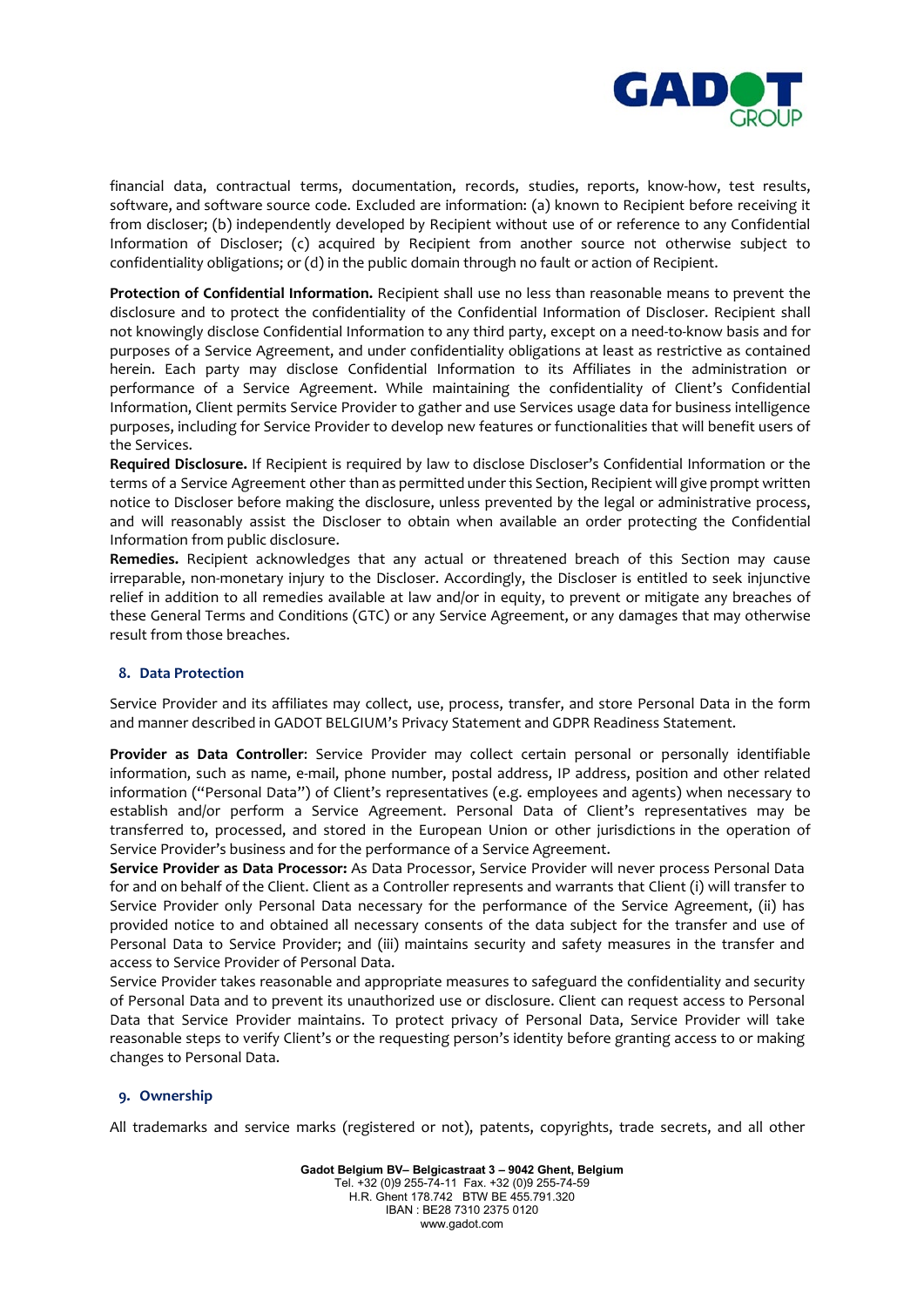

intellectual property and proprietary rights in and to GADOT BELGIUM's logos, trademarks, standard documentation, operation procedures, processes and practices and information used for the execution of the Services and/or Services including in any copy, translation, localization, adaptation, improvement, development, or derivative thereof ("**Intellectual Property**"), are and will remain the exclusive property of Service Provider, its affiliates or its licensors, whether or not specifically recognized or perfected under applicable law. Client shall not acquire any rights to or take any action prejudicial to Service Provider's Intellectual Property rights. Client waives and will not exercise any rights it may have in the Intellectual Property, and shall cause its employees and contractors to do the same.

Client may not use the Service Provider trademarks or other Intellectual Property. Client shall not alter or remove any Service Provider trademarks applied to the Services. Client shall not challenge or assist others to challenge the Service Provider trademarks, Intellectual Property or the registration thereof or attempt to register any trademarks,service marks or trade names confusingly similar to those of Service Provider, its affiliates or its licensors.

## **10. Governing Law**

This Service Agreement shall be governed by and interpreted in accordance with the laws of Belgium, the place of performance of the Services. In case of dispute only the court of Ghent shall be competent.

The parties exclude from this Service Agreement the application of the United Nations Convention on Service Agreements for the International Sale of Goods. Service Provider may seek injunctive relief or file for collection of debt in Belgian courts as may be necessary.

## **11. Compliance with Laws**

Client shall, at its expense, comply with all laws, regulations, authorizations, and any legal requirements in its jurisdiction that apply to its performance of the Service Agreement and to the Services.

Service Provider's provision of the Services, technical information, and related materials is not subject to EU and US export control and trade sanctions laws and regulations ("**Trade Controls**"). Client acknowledges to be solely liable and responsible for the application of such Trade Controls for the Goods handed over to Service Provider for the provision of the Services or for the Goods manufactured, filled, blended or tolled as part of the Services. Client agrees at its sole risk and cost to (i) comply strictly with the legalrequirements established under the Trade Controls, (ii) cooperate with Service Provider in any official or unofficial audit, inspection or investigation that relates to the Trade Controls, and (iii) not export, re-export, distribute, use or otherwise transfer, directly or indirectly, the Services, any technical information or materials, or any related product thereof to any destination, company or person restricted or prohibited by the Trade Controls, unless authorized or permitted under applicable Trade Controls and unless Client has obtained prior written authorization from Service Provider and the applicable governmental organization.

Client agrees that Service Provider's Services do not include any adherence, compliance or requirements related to Trade Controls. The compliance with Trade Controls will be an obligation of Client only and noncompliance by Client with Trade Controls may constitute a breach of the Service Agreement.

#### **12. Client's Warranties**

Client is responsible for the proper and authorized use of the Services. Client represents and warrants that: (i) it will not use or allow use of the Services for or in connection with any illegal or unlawful purpose or activity where the Services are made accessible or available; and (ii) it will not use or deal with the Services in any way that will expose Service Provider or any of its directors, officers, or employees to liability including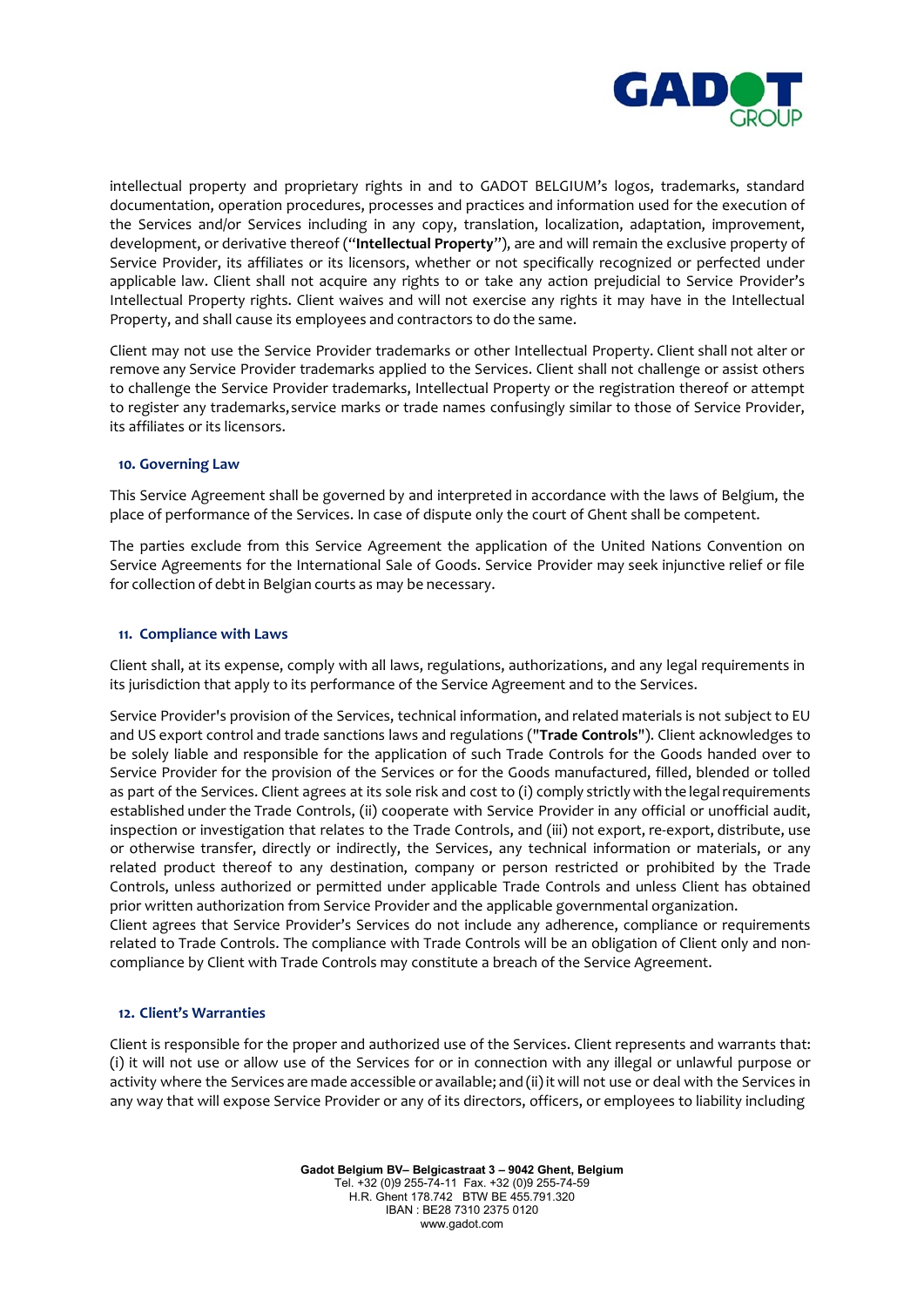

without limitation under tax, fiscal, anti-money laundering, environmental, securities, anti-corruption or other penal laws, or Trade Controls.

## **13. Term and Termination**

The Service Agreement commences on the date indicated in the applicable Service Agreement ("Effective Date") and continues for the period stated therein ("Term"), unless terminated as set forth herein.

Without prejudice to any of the parties' rights and obligations, either party may terminate the Service Agreement by written notice to the other party (i)if the other party is dissolved, declared bankrupt, granted suspension of payments, moratorium, has a receiver, administrator or manager appointed over the whole or part of its assets or business, (ii) if the business of the other party has been discontinued, or (iii) for material breach of a Service Agreement and such breach is incapable of cure; or being capable of cure, remains uncured for 30 days after the breaching party receives detailed written notice thereof.

Service Provider may:

- terminate the Order Form or Service Agreement in whole or in part at any time, without liability, with a 90 days written notice (for convenience);
- suspend or terminate the Order Form or Service Agreement immediately upon written notice if Client violates the terms set forth herein. Service Provider may terminate the Service Agreement in whole or in part at any time, without liability, immediate effect or with a written notice (for convenience);
- suspend or terminate the Order Form or Service Agreement immediately upon written notice in case of force majeure.
- terminate the Order Form or Service Agreement in case of an increase of more than 10% of the raw material costs, the energy costs, the labor costs, or the transportation costs related to the relevant delivery since the date of the Order Form or Service Agreement

This does not give the Client any right to compensation, reimbursement, refund, credit, or any other damages orlosses.

Upon the termination of a Service Agreement for any reason, all rights granted to Client will cease and Client will delete and destroy all copies of the documents received from Service Provider. Termination of any Service Agreement does not relieve payment obligations due prior to termination and does not give either party any right to compensation, reimbursement, refund, credit, or any other damages orlosses.

#### **14. Audit**

Service Provider shall be entitled, at its expense and with reasonable notice to Client, to perform an audit at Client's headquarters or any other relevant premises to verify Client's conformity with its obligations.

#### **15. Resale of Services**

Client may obtain certain Services from Service Provider for integration, distribution, and/or resale to a third party only upon Service Provider's prior written consent and subject to a separate written agreement.

#### **16. Miscellaneous**

The Service Agreement constitutes the entire agreement between the parties with respect to the subject matter therein and supersedes any prior proposal, representation, or written agreement, except if specifically agreed otherwise. Any modification or waiver of any provision of the Service Agreement is binding only if made in writing signed by both parties.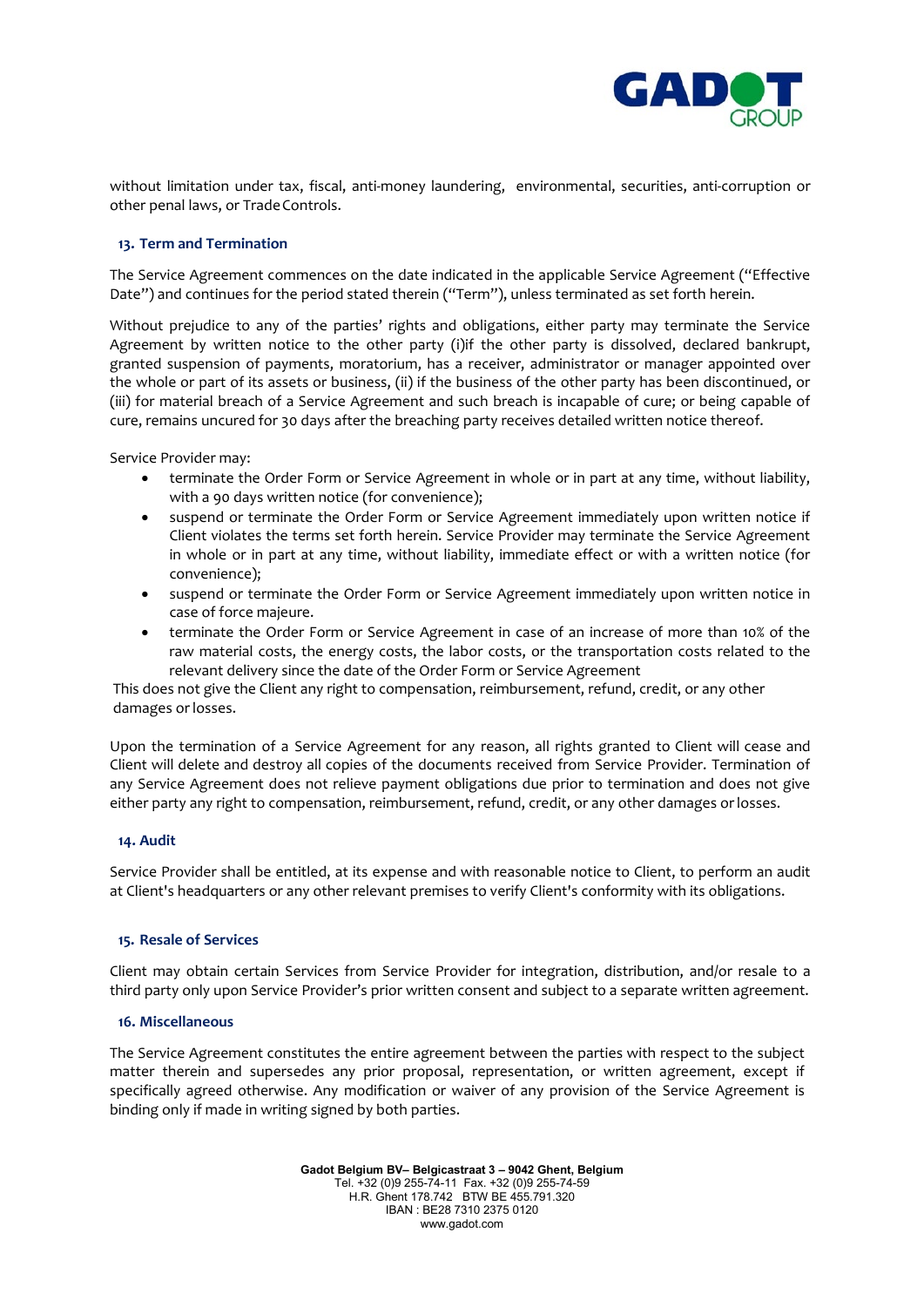

All notices or approvals must be given in writing to Service Provider at the address of Service Provider's registered seat. Notwithstanding the foregoing, Service Provider may give Client notice electronically.

Electronic notice to Client is deemed given when transmitted to an email address furnished by Client to Service Provider.

Client may not assign or transfer its rights or duties in whole or in part to a third party without written consent of Service Provider. Notwithstanding the foregoing, Service Provider may assign its rights and/or obligations hereunder with notice to the other party, to (i) a related party, group company or affiliate, or (ii) an unrelated party pursuant to an assignment, transfer and conveyance of substantially all or a portion of its assets, a merger, consolidation or other corporate reorganization.

Any assignment in violation of this Section is void and of no force or effect.

If a court declares any provision of the Service Agreement as unlawful, void, or for any reason unenforceable, such declaration shall not affect the validity or enforceability of the remaining provisions.

A Service Agreement may be executed by means of electronic signature, or in any number of counterparts, where all such counterparts taken together will be deemed to constitute one and the same instrument. A signed or e-signed copy of a Service Agreement delivered by facsimile, e-mail, or other means of electronic transmission is deemed to have the same legal effect as delivery of an original signed Service Agreement.

## **17. Technical and Operational Conditions**

#### *17.1. Undertakings of the Client.*

- $\triangleright$  Prior to signature of the Service Agreement and acceptance by Service Provider of execution of the Services, the Client will provide – among other information – the Service Provider with the following written information:
	- o a Safety Datasheet as per the EU Regulation (EC) No 1907/2006 (REACH). Each such Safety Datasheet (SDS) shall be fully compliant with CLP. CLP means the Regulation (EC) No 1272/2008 on the Classification, Labeling and Packaging of substances and mixtures, replacing the Dangerous Substances Directive 67/548/EEC (DSD) and Dangerous Preparations Directive 1999/45/EC (DPD) and introducing the United Nations globally harmonized system (UN GHS) for classification and labeling of chemicals into Europe, entered into force on 20/01/2009.
	- $\circ$  a correct and accurate description of the Goods by type, quality, condition and hazard class (explosive, flammable, oxidizing, corrosive, toxic, radioactive, vapor pressure, etc.)
	- $\circ$  all instructions and information useful for the satisfactory handling and conservation of the Goods such as flash point, freezing point, solidification point, product temperature, dew point, discoloration, moisture tolerance, polymerization conditions, and all other details that are relevant to the storage or handling of the Goods in terms of regulation or otherwise.
- $\triangleright$  The Client agrees to entrust the Service Provider to the exclusion of all others with the handling, storage and processing of the Goods which are the subject of the Services.
- $\triangleright$  The Client agrees to provide all instructions and communications relating to the Goods which are the subject of the Services and all matters relating to the reception, release, storage and handling in writing and at least 72 hours in advance (not including Saturdays, Sundays and public holidays).
- $\triangleright$  The Client guarantees that the Goods subject to the Services conform to all obligations imposed by the REACH regulations (as set out by Regulation 1907/2006 of the European Parliament and Council of 18 December 2006 concerning the Registration, Evaluation, Authorization and Restriction of Chemicals). The Client will communicate all required information to the Service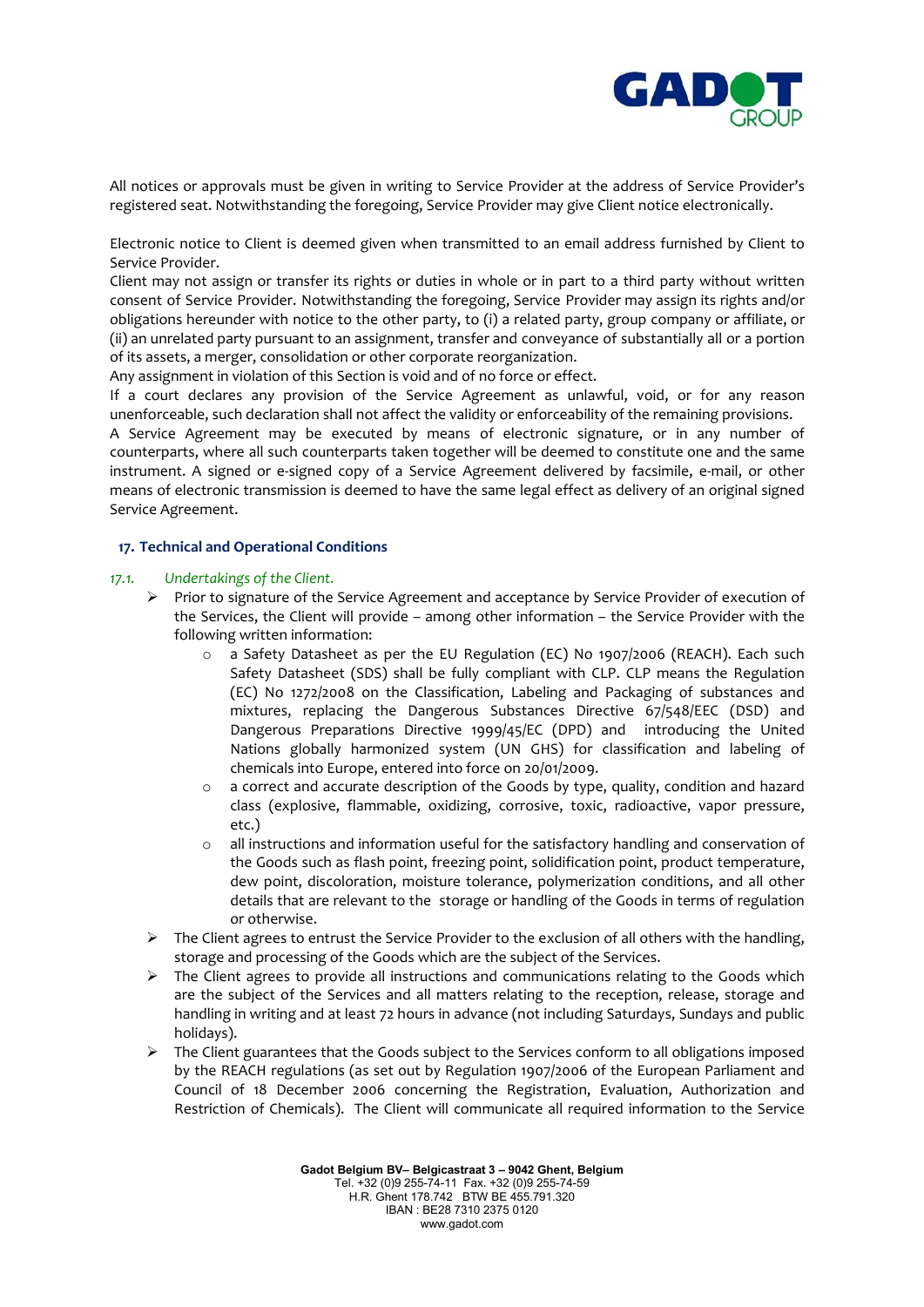

Provider, including the registration number of the products such as communicated by the European Chemicals Agency established by the REACH Regulation.

- $\triangleright$  The Client will hand over all the required documents including those relating to the safety data concerning the products. In the event that the Client fails to comply with the above the Service Provider will be authorized to refuse to store and handle the Goods, or to terminate the immediate operation of the Service Agreement without any notice whatsoever. In such cases the Client is required to hold the Service Provider free and to indemnify same for all claims, costs and fines that the Service Provider might incur in consequence of the non-compliance with the provisions of REACH by the Client.
- The Client guarantees that the Goods are not of a nature to cause direct or indirect harm to the tanks, the pumping lines, the pumps or to any other part of the installations of the Service Provider or to the other Goods stored there.
- $\triangleright$  The Client declares that he has been given the opportunity to inspect the tanks, pipelines, pumps and every other relevant part of the installations of the Service Provider prior to the Service Agreement, upon the reception of the Goods, as well as thereafter. In the absence of any written objection prior to the Service Agreement or reception of the Goods, the foregoing are held to have been found to be suitable, clean and in a good state of maintenance.
- $\triangleright$  The Client agrees to ensure that upon the reception and release of the Goods this can take place on time and without delay. The Client undertakes to provide for the required handling and transport facilities and to make these available effectively, in good time and at his own risk and liability on the site of the Service Provider. The Client agrees to ensure that these facilities conform to all requirements of suitability, utility, and all technical and regulatory provisions.
- $\triangleright$  The Client undertakes upon every release of the Goods and for the very last time upon the termination of the Service Agreement, to make the tanks, pipelines, pumps and every part of the installations that he has used available again in the same condition as that in which they were upon the reception or at the start of the Service Agreement. The Client undertakes in consultation with the Service Provider to clean same and to remove all Goods, waste and all flushing agents at his own risk, expense and liability. Should no agreement otherwise have been made with the Client, the Service Provider has the right to remove the wastes in accordance with regulation at the risk and for the account of Client.

# *17.2. Loading, discharging and handling.*

Unless otherwise agreed between the Service Provider and the Client, the Goods subject to the Services are received and released at the expense, risk and liability of the Client, using the Client's own provisions and means, including the Client's pumps and power and all other means made available by him and which must ensure that the reception or release of the Goods proceeds in a professional, continuous, fast and effective manner in accordance with the regulations.

Should the reception or release take longer than is technically usual for the volume and nature of the consignment, the Service Provider is entitled to demand the termination of the operations and the vacation of the loading and/or unloading bay. Should such an instruction not be immediately complied with, the Client will be liable to the Service Provider for compensation, among other things because of the immobilization of the facilities. The loading and discharging of Goods takes place in the order determined by the Service Provider and in accordance with its directions. The stowage and loading of the Goods takes place at the risk, costs and subject to the responsibility of the Client.

#### *17.3. Overtime.*

It is agreed between the Client and the Service Provider that all quoted rates and prices apply to those services performed by the Service Provider during normal working hours and not on Saturdays, Sundays, public holidays or holidays given in lieu of same.

Overtime performed at the request of or in the interests of Client by carriers or third parties, among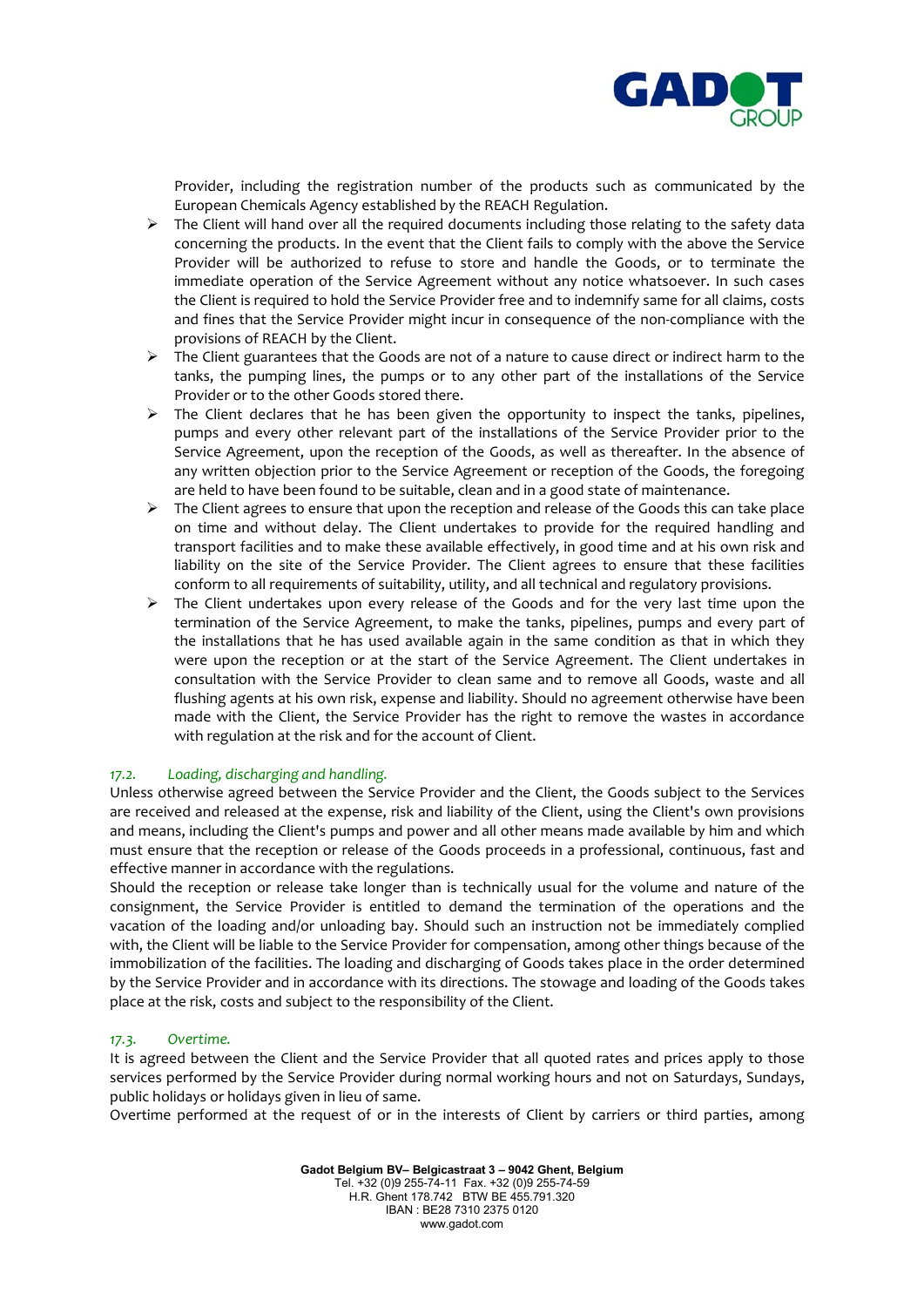

others, relating to the reception or release of the Goods - for example for the completion of loading or discharging works for ships and other means of transport that has already been commenced - will be the subject of an additional charge to the Client as set out in the supplements and rates agreed in the storage and handling Service Agreement.

The Service Provider will inform Client of this by telephone, email, fax, or by any other means, whenever such is physically possible.

## *17.4. Measurements, nature and condition of the Goods.*

- $\triangleright$  The Client declares that he has been given the opportunity to inspect the Goods upon their reception.
- $\triangleright$  The Client agrees to ensure that upon the reception of the Goods this can take place on time and without delay. The Client undertakes to provide for the required handling and transport facilities and to make these available effectively, in good time and at his own risk and liability on the site of the Service Provider. The Client agrees to ensure that these facilities conform to all requirements of suitability, utility, and all technical and regulatory provisions.
- $\triangleright$  The Client discharges the Service Provider from testing the Goods for conformity to description, nature and condition.
- $\triangleright$  The Client has the right in consultation with the Service Provider and at his own expense, risk and responsibility to cause checks to be carried out on the Goods and the operations conducted on them in the installations of the Service Provider.
- $\triangleright$  The volumes discharged from or loaded into seagoing vessels and barges are determined from the difference between the measurements made before and after the operation in the shore tanks. The weight of the load of road tankers, tank containers and rail tankers is determined from the difference in their weight before and after loading or discharge as indicated by the weighbridges of the Service Provider or by means of liquid meters certified by the customs and excise service.
- When the Client does not supervise these measurements or weighing or cause them to be supervised, the quantities determined by the Service Provider will be binding on both parties

# *17.5. Customs and Customs clearance*

- $\triangleright$  If Client requires GADOT to execute certain customs clearance on behalf of Client. This will be done at the account of Client and at the sole risk and perils of the Client, subject to the signature of Gadot's standard letter of indemnity and power of attorney for customs clearance.
- $\triangleright$  It is expressly understood that possible other costs related to customs clearance formalities and obligations will be anticipatively paid by Client to GADOT by way of a provision for such fees at the first demand of GADOT or if this is not practically possible within 5 days after GADOT issuing the corresponding invoice. The same rules apply for any fines, penalties, costs, taxes and retributions related to the customs clearance
- $\triangleright$  With regard to the above customs clearance executed by GADOT, Client shall at its own expense fully and without any exception or reservation defend, protect and hold harmless GADOT against said claim or any loss or liability arising thereunder, including all legal, defence and court costs, fines, penalties, costs, taxes and retributions related to the customs clearance.
- GADOT bears no responsibility or liability regarding any customs clearance costs, fines, penalties, costs, taxes and retributions related to the customs clearance.
- $\triangleright$  In the further event Client shall fail to so defend and/or indemnify and save harmless, then in such instance GADOT shall have full rights to defend, pay or settle said claim on their behalf with full rights to recourse against the undersigned or all fees, costs, expenses and payments made or agreed to be paid to discharge said claim.
- $\triangleright$  If a Customs product category indicates that a total volume loss of a certain percentage is allowed, this is for the sole account of the Client.